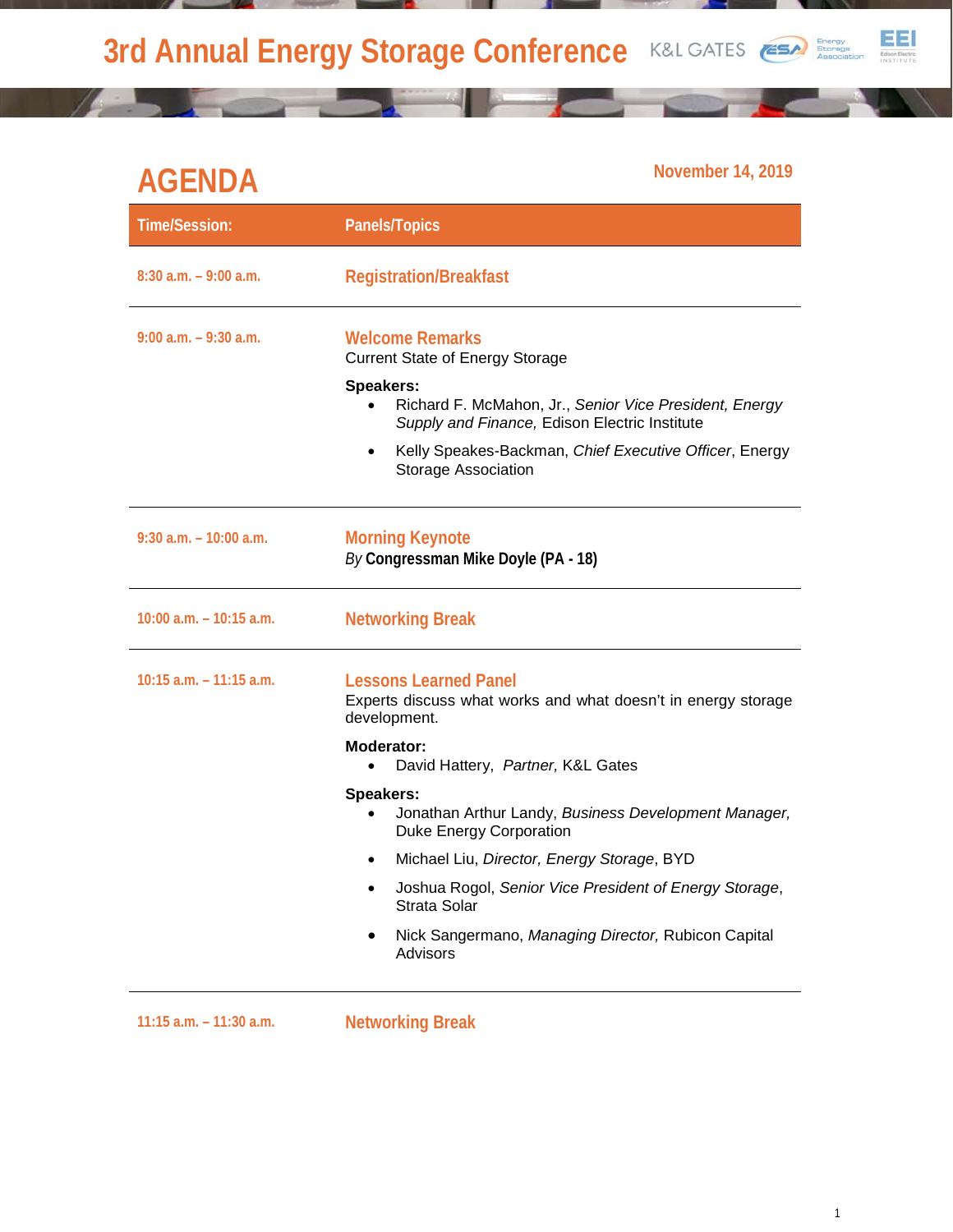**3rd Annual Energy Storage Conference K&L GATES** 



| 11:30 a.m. $-$ 12:30 p.m. | <b>Energy Storage Regulatory Panel</b><br>Speakers discuss the regulatory landscape around Energy<br>Storage including FERC issues that may arise.                              |
|---------------------------|---------------------------------------------------------------------------------------------------------------------------------------------------------------------------------|
|                           | Moderator:<br>William Keyser, Partner, K&L Gates<br>$\bullet$                                                                                                                   |
|                           | <b>Speakers:</b><br>Jason Burwen, Vice President, Policy, Energy Storage<br>Association                                                                                         |
|                           | Ronald DiFelice, Ph.D., Managing Partner, Energy<br>$\bullet$<br>Intelligence Partners                                                                                          |
|                           | Michael Herbert, Co-Founder/Managing Partner,<br>$\bullet$<br>Delorean Power LLC                                                                                                |
|                           | Megan Vetula, Associate General Counsel, Edison<br>$\bullet$<br><b>Electric Institute</b>                                                                                       |
|                           | Karen Wayland, Ph.D., Chief Executive Officer, KW<br><b>Energy Strategies</b>                                                                                                   |
| 12:30 p.m. $-1:15$ p.m.   | Lunch                                                                                                                                                                           |
| 1:15 p.m. $- 2:10$ p.m.   | "X" + Energy Storage<br>Panelists discuss energy storage development in various markets<br>including the solar power market, microgrids, transmission, and<br>gas fired plants. |
|                           | Moderator:<br>William Holmes, Partner, K&L Gates                                                                                                                                |
|                           | <b>Speakers:</b><br>Will Agate, Vice President - Microgrid Services,<br>Ameresco                                                                                                |
|                           | Robert H. Edwards, Jr., Managing Director, Policy,<br>$\bullet$<br><b>Business Development and Legal, S3 Energy</b>                                                             |
|                           | Chet Lyons, Founder & Principal, Energy Storage<br>$\bullet$<br><b>Development Partners</b>                                                                                     |
| $2:10$ p.m. $-2:30$ p.m.  | <b>Networking Break</b>                                                                                                                                                         |